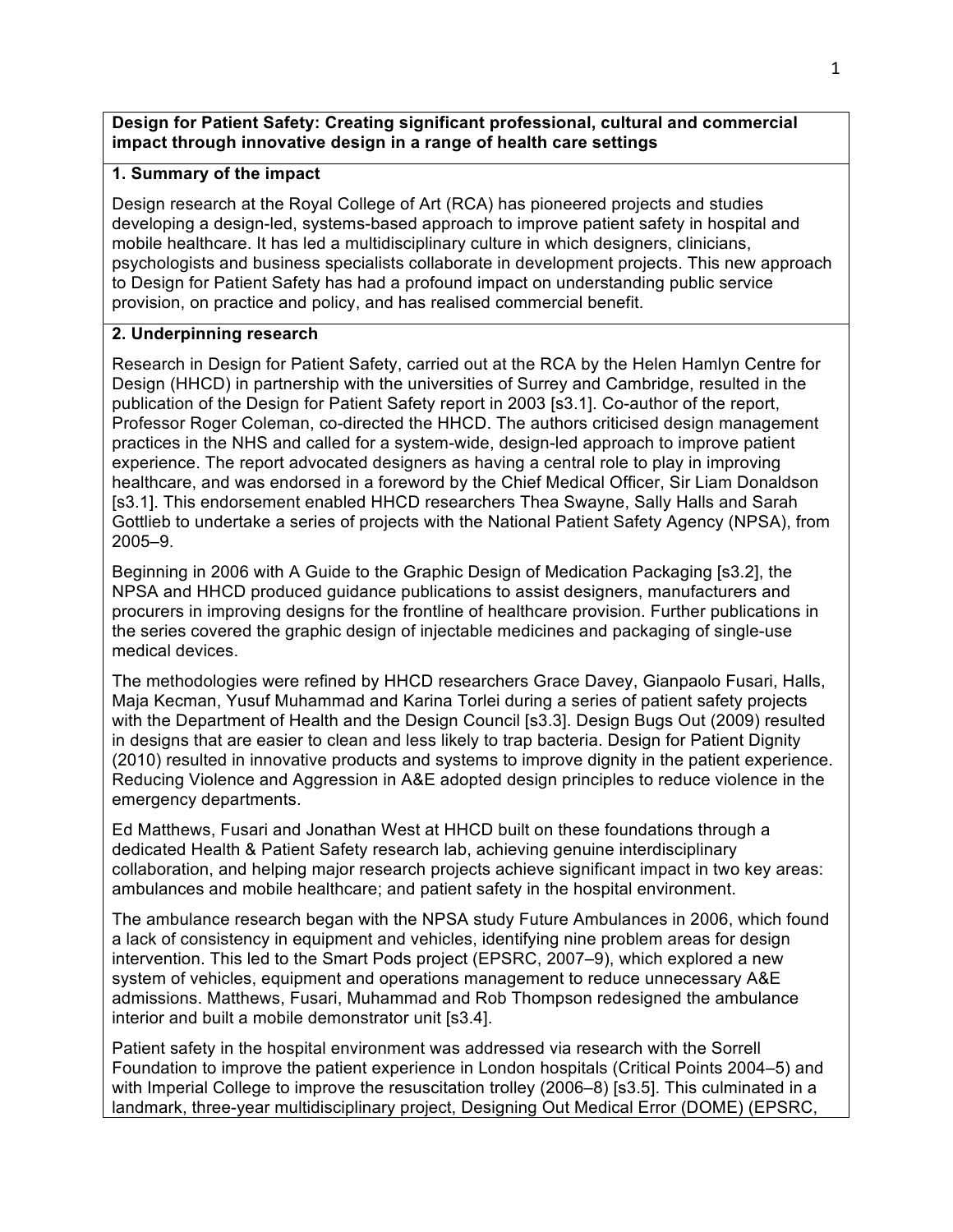2008–2011), undertaken by Professor Jeremy Myerson (PI), Matthews, West and Davey, researching how design can reduce medical error on surgical wards [s3.6], leading to several design outputs already commercially available or undergoing clinical trials. The appointment of procurement, design, medical and risk managers to the DOME Advisory Board helped achieve greater impact by assisting the adoption of the project outputs in the NHS.

In 2013, the Health & Patient Safety research lab is one of three priority areas for the HHCD and forms the basis of the RCA's leadership of the HELIX Centre for Design in Healthcare (HEFCE Catalyst Fund 2013).

# **3. References to the research**

The high quality of the cited research, including DOME, is evidenced by international awards for both research and design (Core77 Research & Strategy Award Pro Runner-Up, and International Design & Health Academy Award Winner, International Research Project category). The Redesigning the Emergency Ambulance: Improving Mobile Emergency Healthcare project won a Silver IDEA in the category of Research for the 2012 International Design Excellence Awards, run by the Industrial Designers Society of America, as well as Design of the Year (Transport category) 2012 at the UK Design Museum. Research in HHCD receives funding from RCUK, EU, charitable trust and other funders who undertake peer review and award on the strength of research excellence commensurate with 3\* and 4\* levels. All URLs last accessed: 22/11/13.

3.1) Buckle, P., Clarkson, P.J., Coleman, R., Lane, R., Stubbs, D., Ward, J., Jarrett, J. & Bound J. (2003), Design for Patient Safety (London: Department of Health).

3.2) Helen Hamlyn Research Centre and National Patient Safety Agency (2007), Design for Patient Safety: A Guide to the Graphic Design of Medication Packaging (Second edition), <http://www.hhc.rca.ac.uk/CMS/files/NPSA-Design-for-patient-safety-.pdf>

3.3) Design Council website detailing the Design Bugs Out, Design for Patient Dignity and Reducing Violence and Aggression in A&E projects: <http://www.designcouncil.org.uk/ourwork/challenges/Health/>

3.4) Matthews, E. et al. (2011), 'Patient safety: Redesigning the emergency ambulance', World Health Design, Oct 2011: 46–50.

3.5) West J., Halls S., Coleman R., Lowe C. (2008), 'Resus:station – breathing life back into resuscitation', Conference Paper, Improving Patient Safety: <http://hhc.rca.ac.uk/cms/files/JwestResusStation.pdf>

3.6) West, J., Davey, G., Anderson, A., Matthews, E. and Myerson, J. (2012), 'Designing out medical error (DOME): Establishing an evidence base to design products and equipment that better support surgical wards', World Health Design, 5(4), 48–55.

# **4. Details of the impact**

Building on the 2003 Design for Patient Safety report, a number of research projects at the RCA have had extensive impact on professional stakeholders and the wider public.

# **Understanding public service provision**

It is estimated that one in ten hospital patients suffer some form of unintended harm, at huge cost to the NHS (WHO 2013). This situation is due in large part to traditional, discipline-specific approaches to design for patient safety. By researching and piloting a new multidisciplinary process through the EPSRC-funded DOME study and others, and by widely disseminating that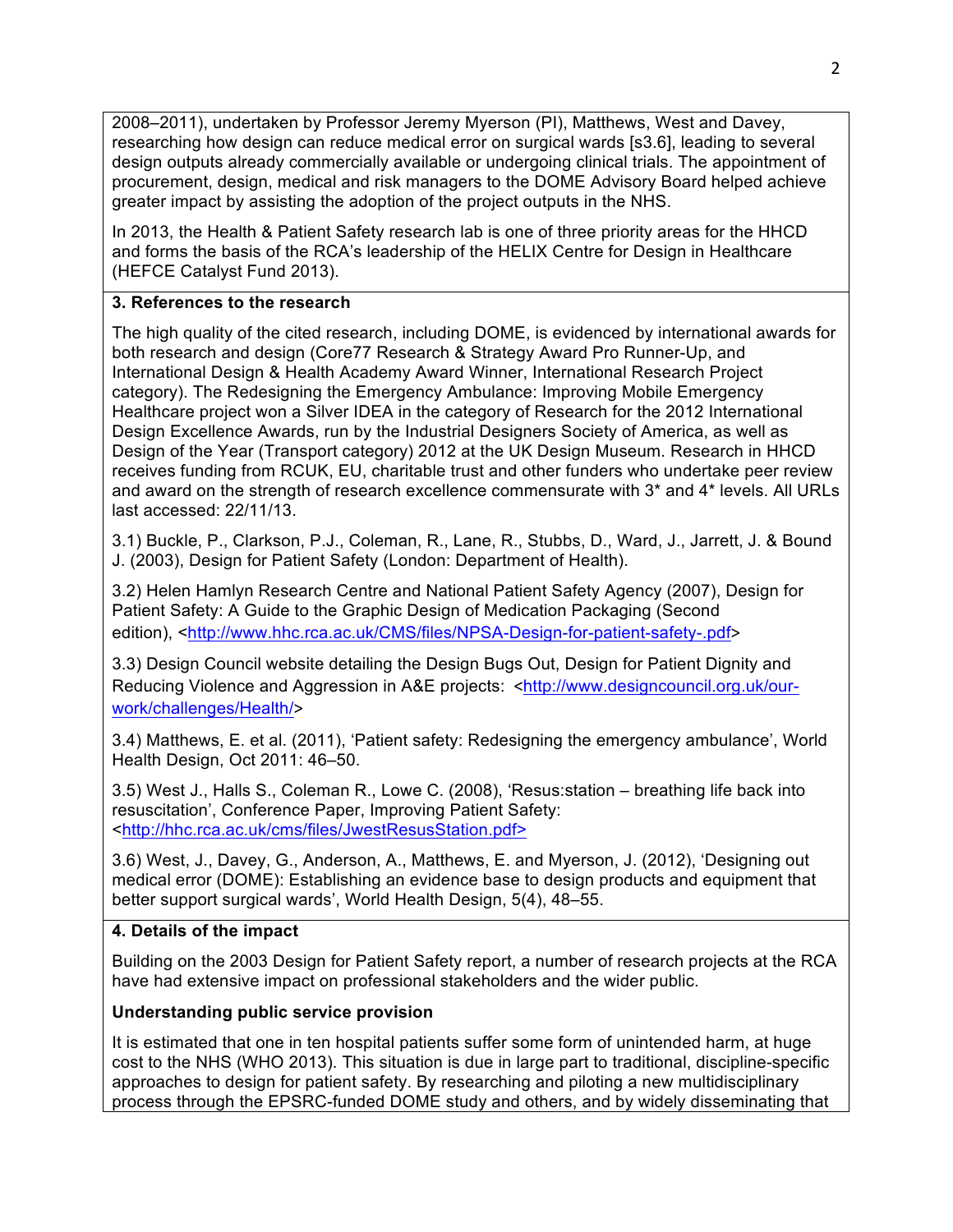process, the RCA research as cited in Section 2 has contributed significantly to improving awareness and understanding the importance of the ways in which a key public service – healthcare – is provided.

The DOME project was widely disseminated to professional and public audiences via international symposia (including a 90-minute workshop at the world's largest patient safety conference, ISQua, 2010, and a keynote at The King's Fund annual conference 2011, London) and media coverage (including a feature on the BBC Health website <http://www.bbc.co.uk/news/health-16812134>). Five design innovations arising from the project were showcased in a touring exhibition funded by the European Commission, which visited the RCA Galleries, the Royal College of Surgeons Hunterian Museum, London and the Pontio Centre, University of Bangor, North Wales. Thought leaders and policymakers attended the private views and accompanying presentations. The impact on the awareness of the importance of design for patient safety is evident in an editorial article in the world-renowned journal The Lancet: 'The DOME project suggests a pragmatic approach to care that is efficient, patient-centred, safe and – in its own way – beautiful' [s5.1]. The Director of Museums and Archives at the Royal College of Surgeons confirmed that the exhibition engaged stakeholders and the public in future directions for surgery [s5.2].

A similar strategy was adopted for the redesign of the emergency ambulance, undertaken in collaboration with Imperial College, the University of the West of England, London Ambulance Service and NHS London. A full-size mobile demonstrator unit embodying research principles was selected and exhibited by the Design Museum as one of its Designs of the Year (2012). International media coverage for the project channelled vehicle manufacturer and healthcare provider interest to aid the translation into commercial reality. The BBC2 Culture Show (average 800,000 viewers) covered work at HHCD, using the project as an exemplar. There was also coverage on BBC London News and BBC World Health Show. This media coverage guaranteed public understanding of the importance of design for patient safety [s5.3].

The Design Bugs Out (2009), Design for Patient Dignity (2010), and Reducing Violence and Aggression in A&E (2011) projects have all affected various elements of public health service provision. They also received extensive media coverage, opened national debate about our health system and were widely adopted. The A&E violence solutions are currently being piloted by three UK health trusts [s5.4], and a design to improve the practice of regularly changing cannulae to reduce infections is widely available [s5.5].

#### **Impact on practice and policy**

A series of publications (from 2006 onwards) detailing best practice in the design of healthcare graphics, packaging and equipment was produced with the NPSA. These provided clear guidance to healthcare bodies including the Department of Health and primary care trusts, winning a Design Management Europe Award for 'best management of design in a public or non-profit organisation' [s5.6].

Beneficiaries include the design community (giving unambiguous and detailed guidance), procurement (articulating their requirements) and staff and patients (improving patient safety). An independent review of the NPSA's medication outputs (carried out by York Health Economics Consortium) stated that 'The design recommendations for packaging are attributed with having made a significant contribution to safer dispensing and administration' [s5.7].

#### **Commercial benefit**

The RCA's multidisciplinary approach to patient safety has sought to involve business and suppliers at the earliest stages of development. Research as cited in Section 2 has had